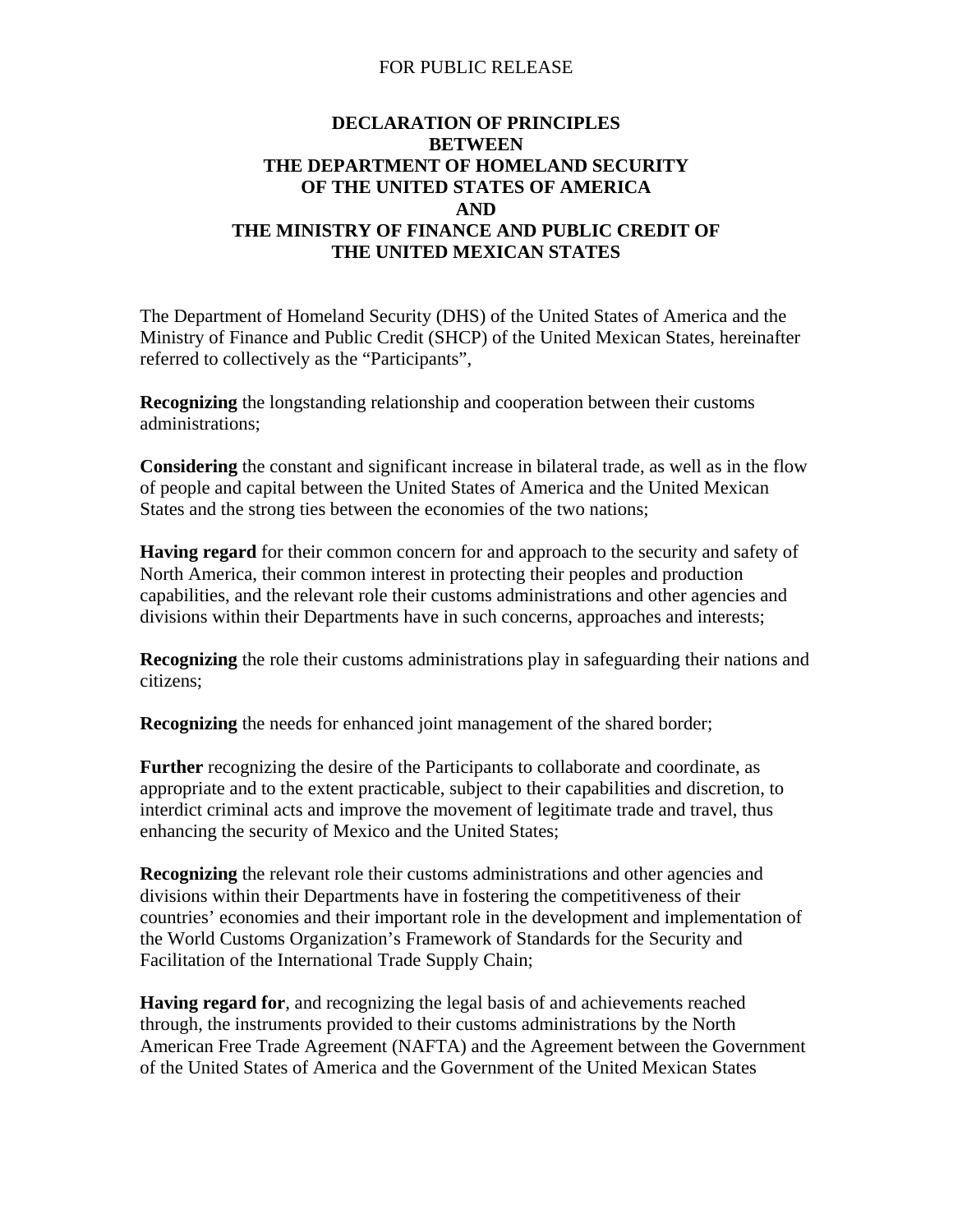Regarding Mutual Assistance Between their Customs Administrations (CMAA Agreement) signed on June 20, 2000;

**Recognizing** the ongoing cooperative efforts of the Participants in customs-related matters, as set forth within NAFTA, specifically, Article 512(2)(c); and

**Recognizing** the spirit of, and achievements reached through other bi-national fora and arrangements;

Hereby express their desire to increase and strengthen their cooperation, by applying the necessary efforts and resources to fulfill the goals, initiatives, programs and mechanisms listed and envisioned under this Declaration of Principles (Declaration).

# **SCOPE OF COOPERATION**

The Participants intend to develop and implement initiatives, programs and mechanisms aimed at the following goals:

- 1. Strengthening of cooperation in matters related to enforcement by expanding existing programs and establishing new collaborative security and enforcement initiatives.
- 2. Promotion of professionalism of the Participants' personnel through integrityrelated training and the sharing of best practices, improving their capacity to control borders and enforce laws that strengthen security and govern the movement of travelers, baggage, cargo and conveyances into and out of both countries
- 3. Sustaining support for, and promotion of the full implementation of the World Customs Organization's Framework of Standards.
- 4. Increasing trade compliance and facilitation by further developing mechanisms for the exchange of information.
- 5. Improving trade partnerships and supply chain security by supporting bilateral programs with the private sector, and expanding upon the improvements the Participants have made, through greater government-trade cooperation.
- 6. Improving efficiency at the shared border by aligning operations, infrastructure planning and technologies to facilitate the movement of legitimate trade for compliant and secure importers, exporters, carriers, drivers and other stakeholders.
- 7. Strengthening cooperation in matters related to law enforcement by expanding existing institutional cooperation mechanisms related to the application of technology, data sharing and communication coordination and establishing new collaboration programs to be implemented along the shared border and in other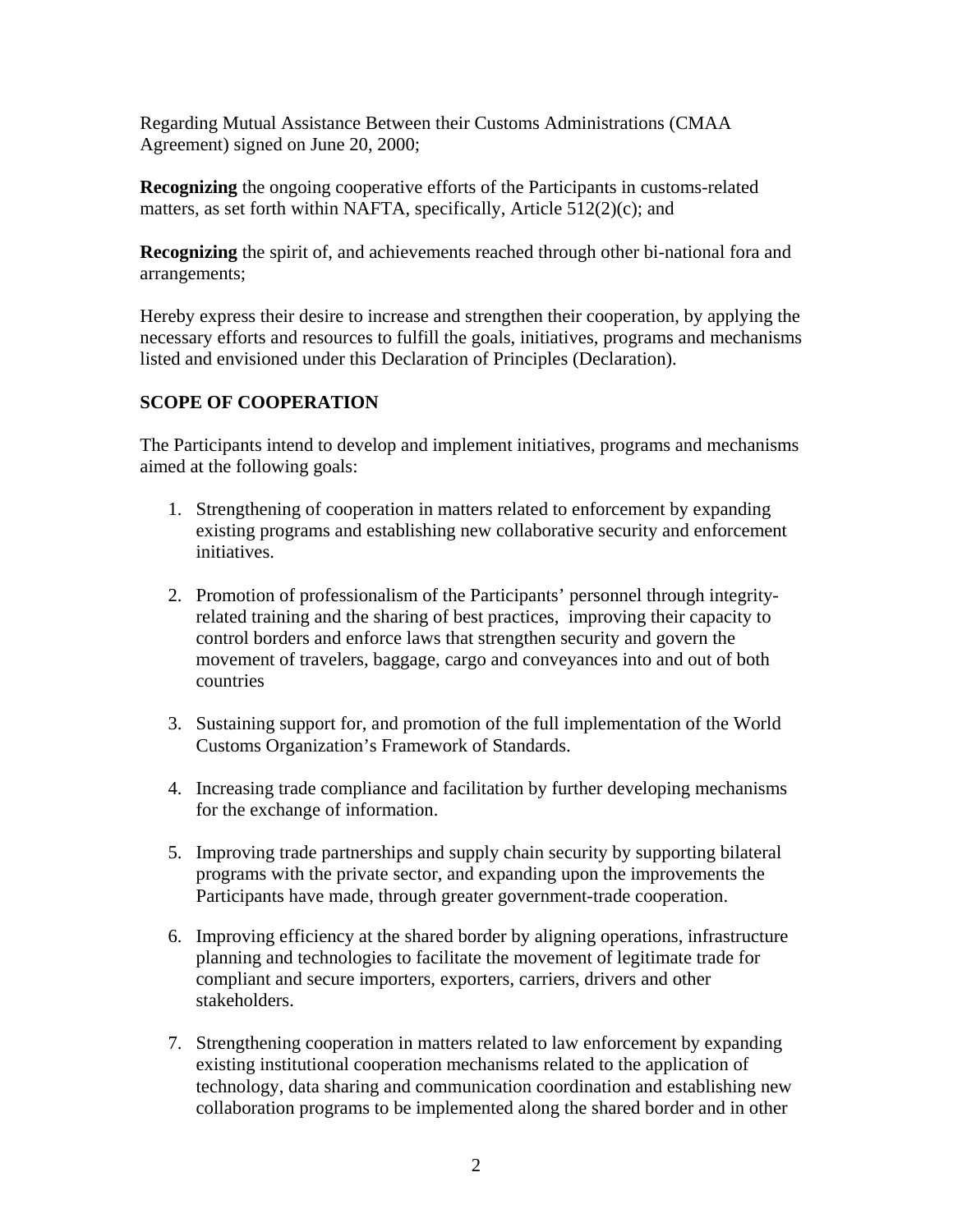regions, which are designed to fight contraband trafficking, smuggling of prohibited goods, fraud, and related crimes, to the extent the Participants have enforcement jurisdiction over such activities.

## **IMPLEMENTING AGENCIES**

The Department of Homeland Security designates U.S. Immigration and Customs Enforcement (ICE) and U.S. Customs and Border Protection (CBP), and The Ministry of Finance and Public Credit designates the Tax Administration Service and the Administration General of Customs of the United Mexican States, as their respective implementing agents (Implementing Agencies) under this Declaration.

## **BILATERAL STRATEGIC PLAN**

The Participants hereby identify the Bilateral Strategic Plan (BSP) as the framework for their intended engagement, outlining their strategic goals, working groups and priority initiatives intended to guide the bi-lateral efforts of the Participants and facilitate timely implementation of all programs or initiatives established therein.

## **LEADERSHIP AND COORDINATION**

The Participants are to establish an Executive Steering Committee (ESC), to be comprised of the Department of Homeland Security's Assistant Secretary for International Affairs, the Assistant Secretary for ICE and the Commissioner of CBP, and the Ministry of Finance and Public Credit's Chief of the Tax Administration Service and the Administrator General of Customs. The Participants, through the ESC and to the extent appropriate, are expected to jointly review and approve, as appropriate, new initiatives presented to them by the Implementing Agencies during such meetings, for implementation under the provisions of this Declaration.

The Implementing Agencies are expected to reach out to any other government agency that may assist them in the development and implementation of initiatives, programs and mechanisms contemplated under this Declaration, which are mutually determined by the Implementing Agencies to be beneficial.

### **PRIORITY INITIATIVES**

The Participants intend to explore the feasibility of projects which enhance risk management and joint targeting efforts that would allow them to process, monitor and control the movement of inbound, outbound and in-transit cargo, in all modes of transportation, jointly and in a coordinated manner, through their territories. For these purposes, the Participants are expected to study the financial, operational and legal challenges of such projects.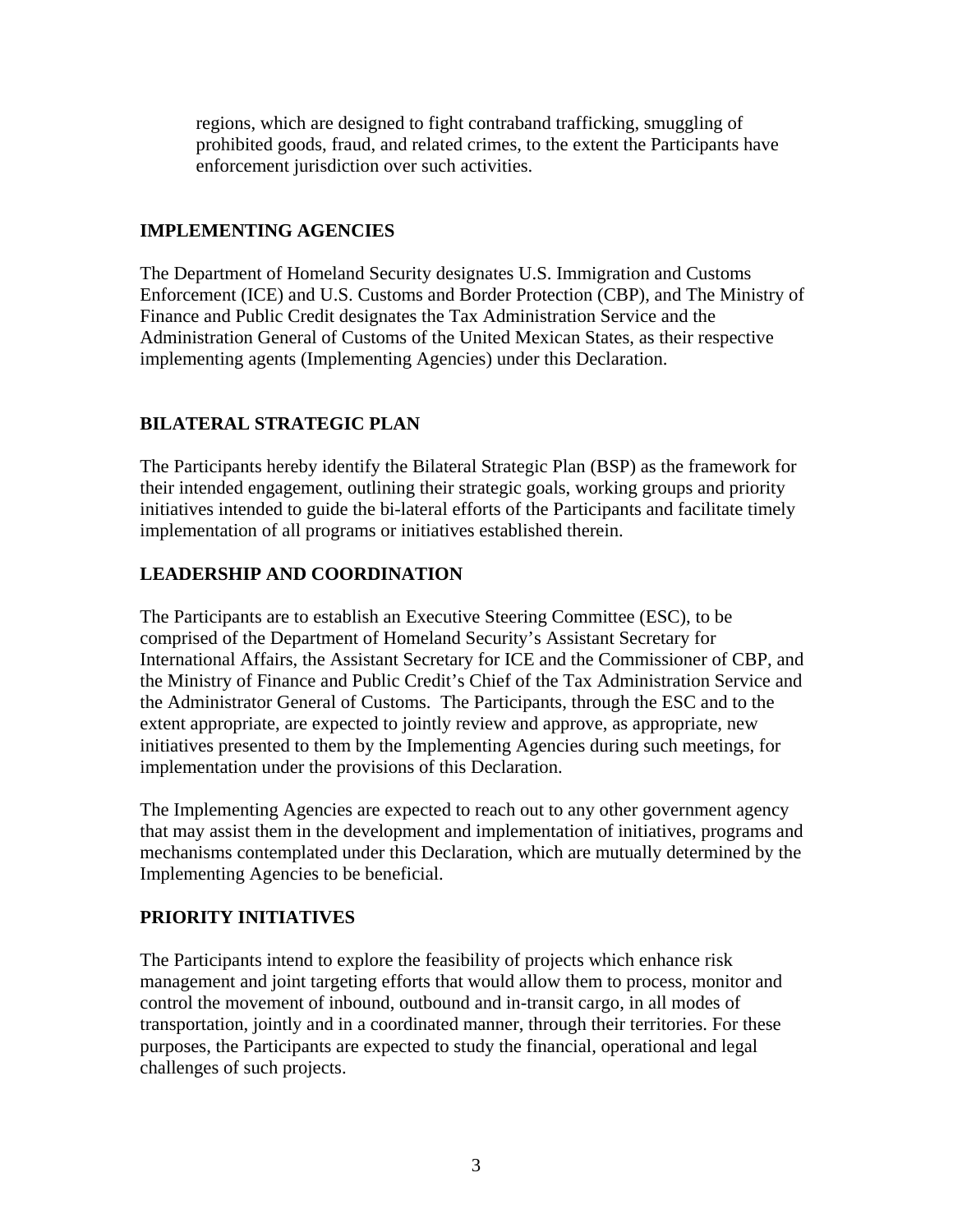The Participants intend to coordinate with each other in this process, utilizing the ESC and the aforementioned working groups, and to consult with other competent departments or agencies within their respective governments, at a federal, state, local, and tribal level, as appropriate.

## **BILATERAL WORKING GROUPS**

The Participants support the maintenance of formal contacts and mechanisms for the appropriate implementation of the provisions of this Declaration. The bilateral working groups are tasked with the exploration, development and implementation of specific initiatives, programs and mechanisms

The Participants of these working groups are to include officials from different agencies within DHS and SHCP, respectively, and should include officials from other government departments and agencies, as the Participants deem appropriate.

### **GENERAL PROVISIONS**

This Declaration of Principles represents an understanding between the Participants and does not constitute a legally binding agreement.

All activities of the Participants and their Implementing Agencies under this Declaration should be carried out in accordance with the laws and regulations of the Participants' Governments, and applicable international agreements to which the Participants' Governments are party.

The Participants are expected to bear their own costs in performing their functions under this DOP. All activities of the Participants are subject to the availability of funds and necessary human resources.

On an annual basis every year thereafter, the Participants intend to review their cooperative efforts under the provisions of this Declaration with a view to determining their desire to continue to cooperate in accordance with this arrangement in the future.

Upon signature of this document by both Participants, this Declaration is intended to replace the Declaration of Principles signed June 1, 2007.

Signed in Washington, D.C. on the 7th day of December of the year 2009, in duplicate in the English and Spanish languages.